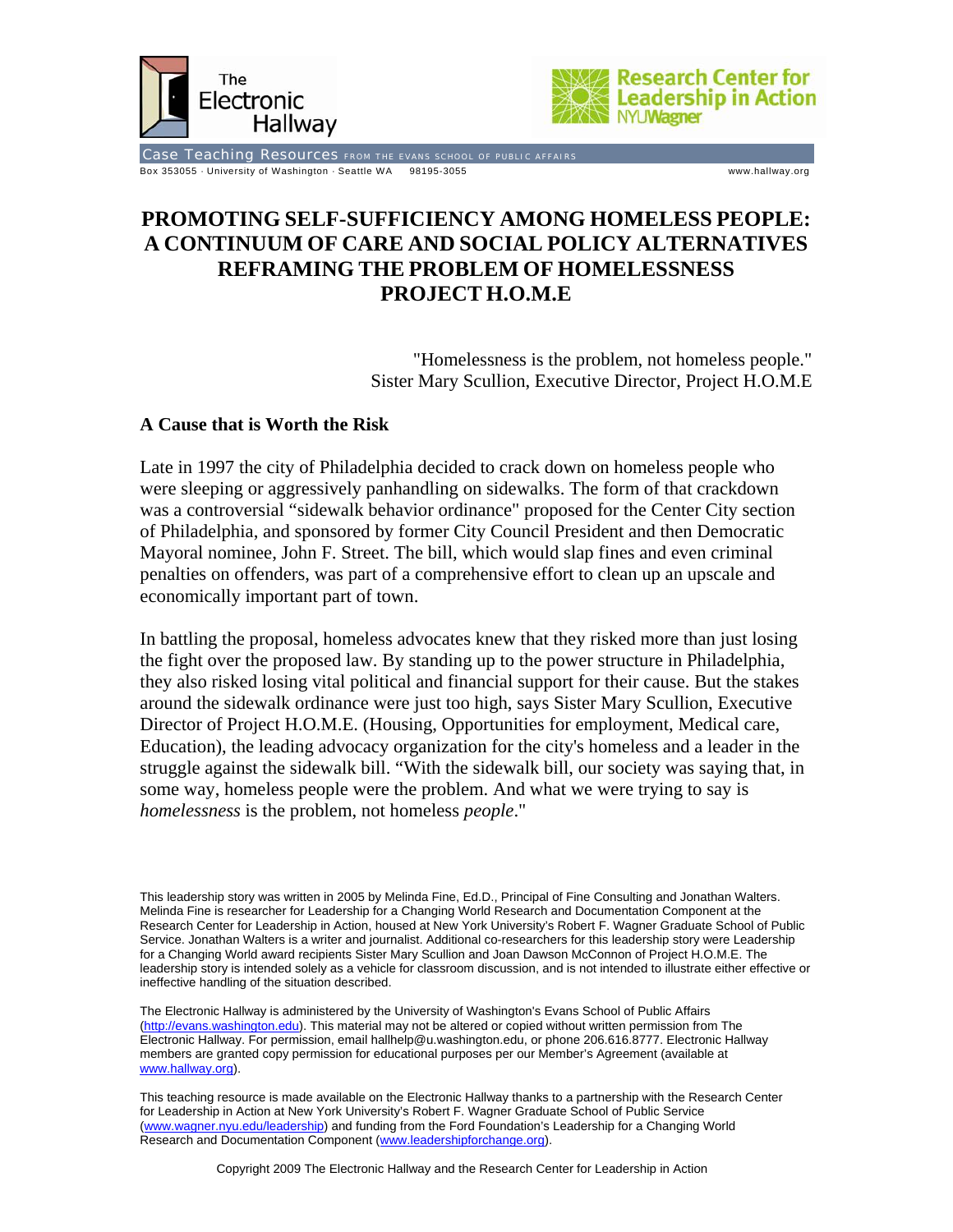After a long and tough fight, a modified version of the ordinance passed in January 1998. Through continued pressure on the part of the homeless advocacy community, activists were able to temper the bill's most onerous provisions and, eventually, to secure a number of beneficial provisions for the homeless community. Those provisions included a commitment from the city to allocate \$5 million for new treatment facilities, and a promise of enhanced coordination between police and homeless outreach workers. The city also agreed to establish a task force that would monitor police-homeless relations on the streets. Perhaps most important, advocates prevailed in getting lawmakers to tone down the penalties proposed in the bill's original version. While homeless individuals would still be fined anywhere from \$20 to \$300 for violating the ordinance, there wouldn't be a criminal penalty as a consequence of their arrest, as initially proposed.

But despite the homeless advocacy community's successful efforts to modify the bill's most onerous sections, and to win concessions from the city around funding and police policies related to the homeless, advocates claimed only a partial victory. Most continued to see even the modified bill as misguided, since by its very nature it blamed homeless people for their plight. Even more troubling, the bill framed the problem as one that could be remedied by getting homeless people out of sight, rather than by getting rid of the conditions that cause homelessness in the first place. "We at Project H.O.M.E. are witness to the fact that people that are homeless are valuable people in our society, and that we care about one another," says Sister Mary. "So the goal should be, how do we work with people so we create a hospitable society, not, how do we clean up Center City so that the idol of wealth or the economy prevails?"

Project H.O.M.E.'s re-framing of the perceived problem – from *homeless people* to *homelessness* – is more than a linguistic turn. It reflects the organization's commitment to human dignity that underlies every aspect of its day-to-day practice. This commitment was the reason why H.O.M.E. fought the sidewalk behavior ordinance even as they were able to win an increase in funding for homeless services. Even though H.O.M.E. risked losing high-level political support for its tough stance on the sidewalk ordinance, it decided the cause was worth the risk. "You've got to walk the road possibly at the sacrifice of losing, because the truth really does have to come out," says H.O.M.E. Associate Executive Director Joan Dawson McConnon. "You have to stand for that even at the risk of losing." Put simply by Sister Mary, "People are more important than sidewalks."

### **Born of the Streets; Building Communities**

Co-founded in 1989 by Sister Mary Scullion and Joan Dawson McConnon, Project H.O.M.E. has been working on issues of homelessness and poverty in Philadelphia for nearly 20 years. The organization began modestly – running a single emergency winter shelter for men and conducting street outreach in Philadelphia neighborhoods. Since then, it has grown to include an extraordinary array of housing programs, shelters, and direct services, providing a continuum of care through which individuals move as they acquire greater degrees of self-sufficiency.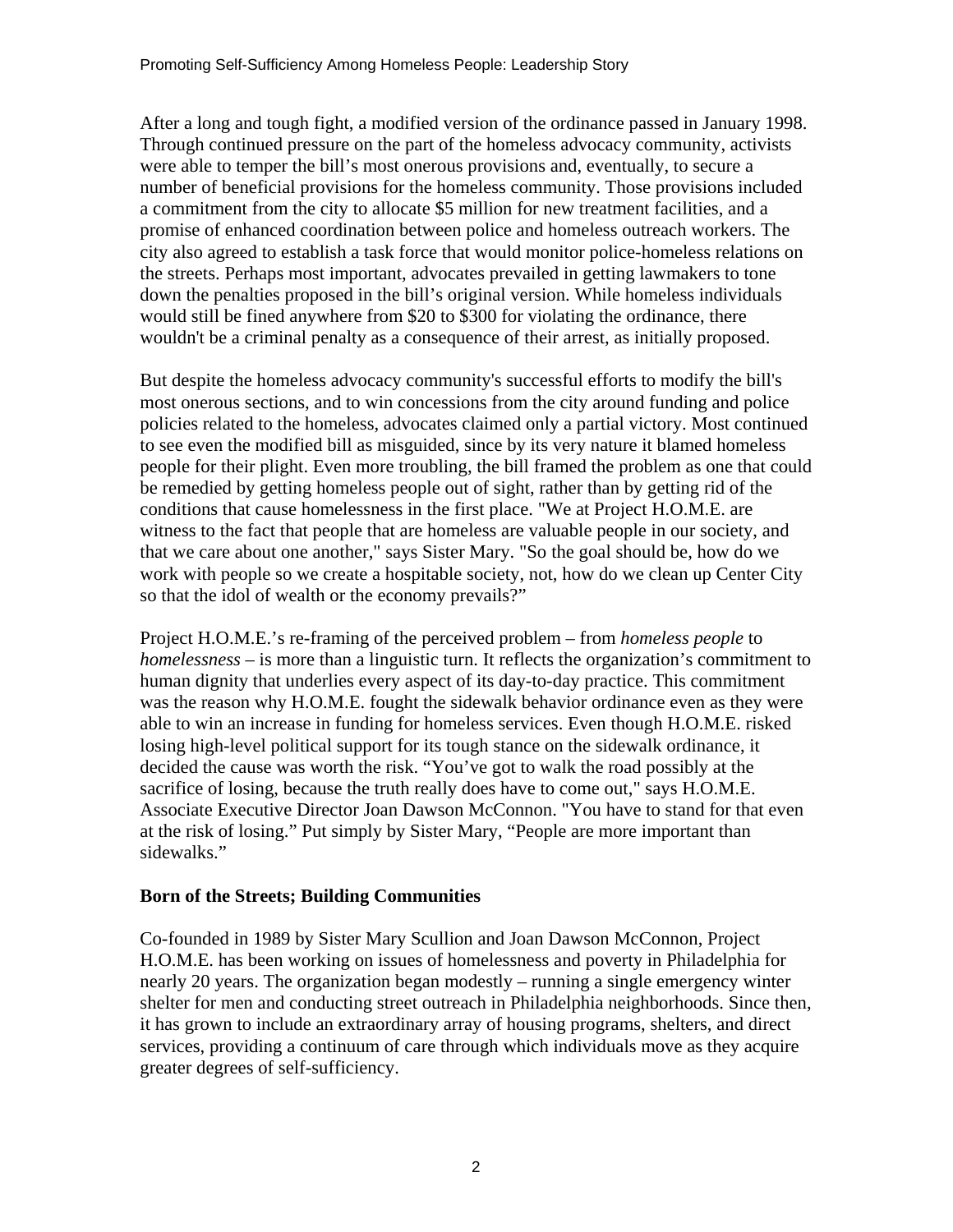The organization's record speaks for itself. H.O.M.E. has, in one way or another, helped some 6,800 homeless children and adults move through a "continuum of care" over the past two decades. A partial account of H.O.M.E.'s efforts includes: coordinating all street outreach for the city of Philadelphia; operating 273 units of supportive housing for single adults in 11 different sites in various neighborhoods city-wide; providing on-site health services, after school programs, GED, computer, and literacy classes; leading a multipartner effort to revitalize "at risk" communities in North Philadelphia; engaging more than 70% of H.O.M.E. residents in voting during the 1999 mayoral elections and setting a federal precedent by using Federal Fair Housing legislation to secure the right for a permanent housing facility for the homeless and mentally ill.

Underpinning H.O.M.E's success is a passion and commitment to community building that has helped the organization gain the respect of Philadelphia residents, business people, and policy makers - opponents as well as supporters - alike.

H.O.M.E.'s varied services and advocacy reflect its commitment to working on both the personal and the systemic level, embracing a mission to "empower persons to break the cycle of homelessness and poverty, address structural causes of poverty, and enable all of us to attain our fullest potential as individuals and as members of the broader society."

Believing that "the ultimate answer to the degradation of homelessness and poverty is in the building of community," H.O.M.E. dedicates itself to "nurturing a spirit of community among persons from all walks of life, all of whom have a role to play in making this a more just and compassionate society." In upholding these values, H.O.M.E. is, according to Sister Mary, "a bit of an antithesis to the larger society. We don't totally buy into the values that some of our society and culture puts on in terms of materialism, prestige. We're all working together to create a hospitable society where everybody is welcomed and valued."

## **Turning Values into Action**

Popular wisdom generally holds that ethical or spiritual commitments often get in the way of strategic, practical success in the real world; H.O.M.E.'s experience proves otherwise. Two of H.O.M.E.'s many organizing struggles serve to illustrate this point: the campaign to modify the sidewalk bill and the fight to secure a residence at 1515 Fairmount Avenue in downtown Philadelphia.

As is the case in cities nationwide, Philadelphia has in recent years been wrestling with conflicting values and priorities. On the one hand, officials were intent on shoring up the appearance of a thriving economic center that could attract much-needed business to the city; on the other hand, officials had to consider the right of the city's most vulnerable population to exist in public spaces. In fighting against the sidewalk ordinance—even at the risk of losing promised funds for more shelters--H.O.M.E. refused to condone legislation that would implicitly cast the homeless as less worthy than others.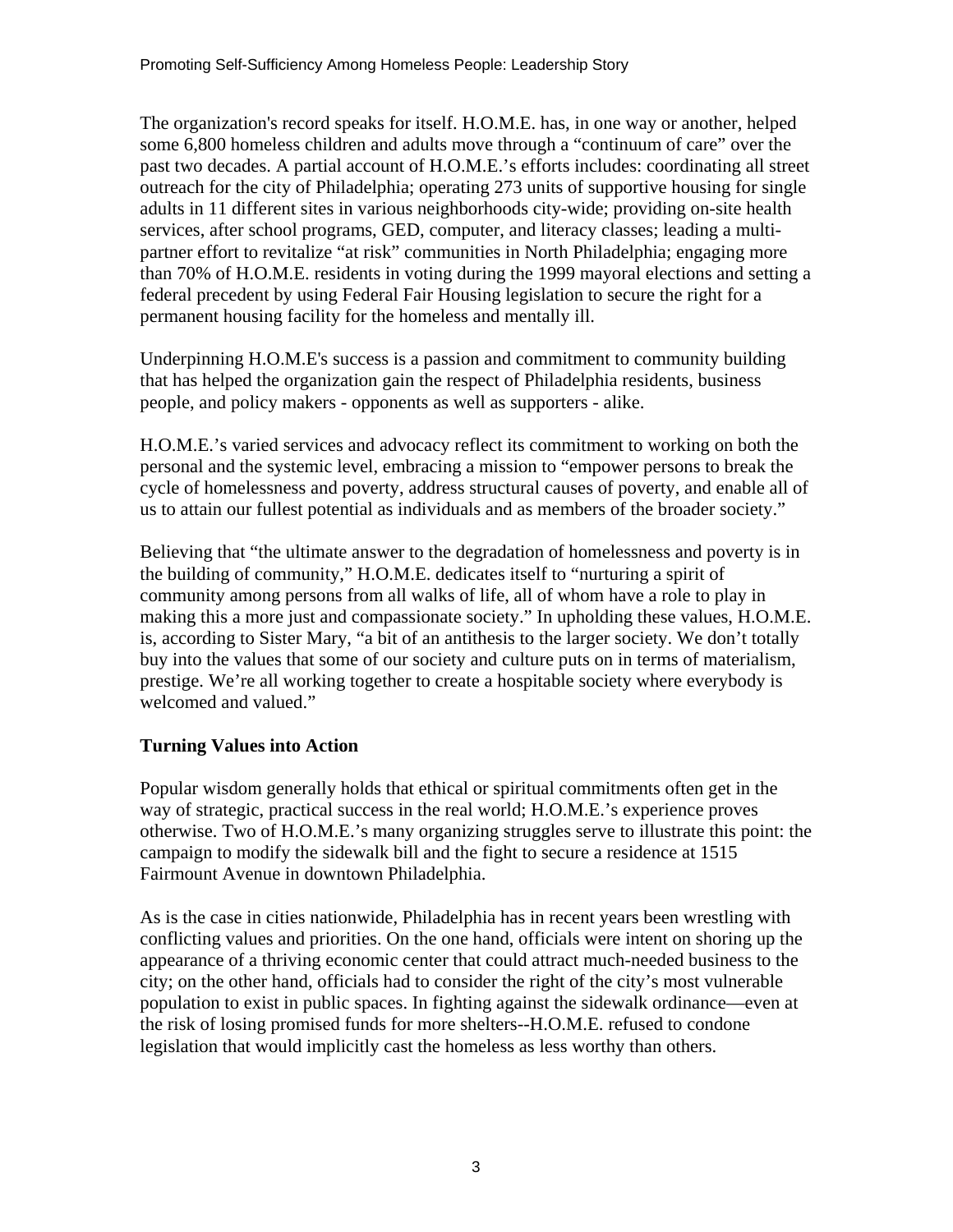Choosing instead to "stand with the people we knew," as H.O.M.E. advocates state, they proposed an alternative set of recommendations for how to handle the homelessness conundrum faced by city officials. The result of that effort was the "Blueprint to End Homelessness," a 45-page document crafted in collaboration with other service and advocacy groups throughout the city. The Blueprint is informed by years of experience and collaboration with homeless people throughout the city. Drawing on the stories of real men and women to demonstrate what works, the Blueprint argued that shelters alone are an insufficient answer to the problem, serving as mere holding tanks where the city could essentially tuck the problem away, out of sight and out of mind.

### **The Power of Real People**

What H.O.M.E. argued in the document was that the keys to solving the homeless problem are services, programs, and policies aimed at building ever-increasing degrees of self-sufficiency among homeless people. The Blueprint became an organizing tool, offering "clear, specific examples of what solutions the city could support that we were advocating, where the gaps were, and the history of how we got here. It helped fuel the debate because we could articulate what works," says Peter Gonzalez, Community Economic Developer for HO.M.E. Using real people, the Blueprint illustrated what really worked when it came to improving the lives of the homeless and that what really hurt them "was constantly being pushed aside and pushed out of the way."

Armed with the city's proposed legislation, and the Blueprint as an alternative, H.O.M. E. staff talked to people on the streets, in shelters, in business settings and community forums, helping drive a fresh and productive dialogue about what was needed and what would really help. "Once people's stories come out," says Gonzalez, "they become the framework for larger public actions and for getting people to realize that what the city was proposing wasn't a solution," but instead "was serving some very specific interests in Center City."

Slowly and step-by-step, a cross-section of citizens mobilized against the proposed bill: homeless on the street, homeless in shelters, homeless advocates, and also residents of Center City, even key business people. People camped out on the street in solidarity with the homeless. They slept in front of Center City's fanciest restaurants, and they packed city council chambers the day the bill was presented. The media began to take notice of the sustained citizen action, and eventually police and politicians alike began to realize that fighting such activism was simply a "waste of resources," says Gonzalez.

It was in the face of such unified opposition to the sidewalk ordinance that the city backed down on some of the worst parts of the bill. Criminalizing language was dropped altogether, the police agreed to work more closely with homeless outreach workers, and the city committed to concrete increases in funding to the homeless community. The result, says Gonzalez, was "what we've been talking about all along. We need more people building relationships and talking to folks on the street, finding out what they need, instead of calling the police to solve the problem."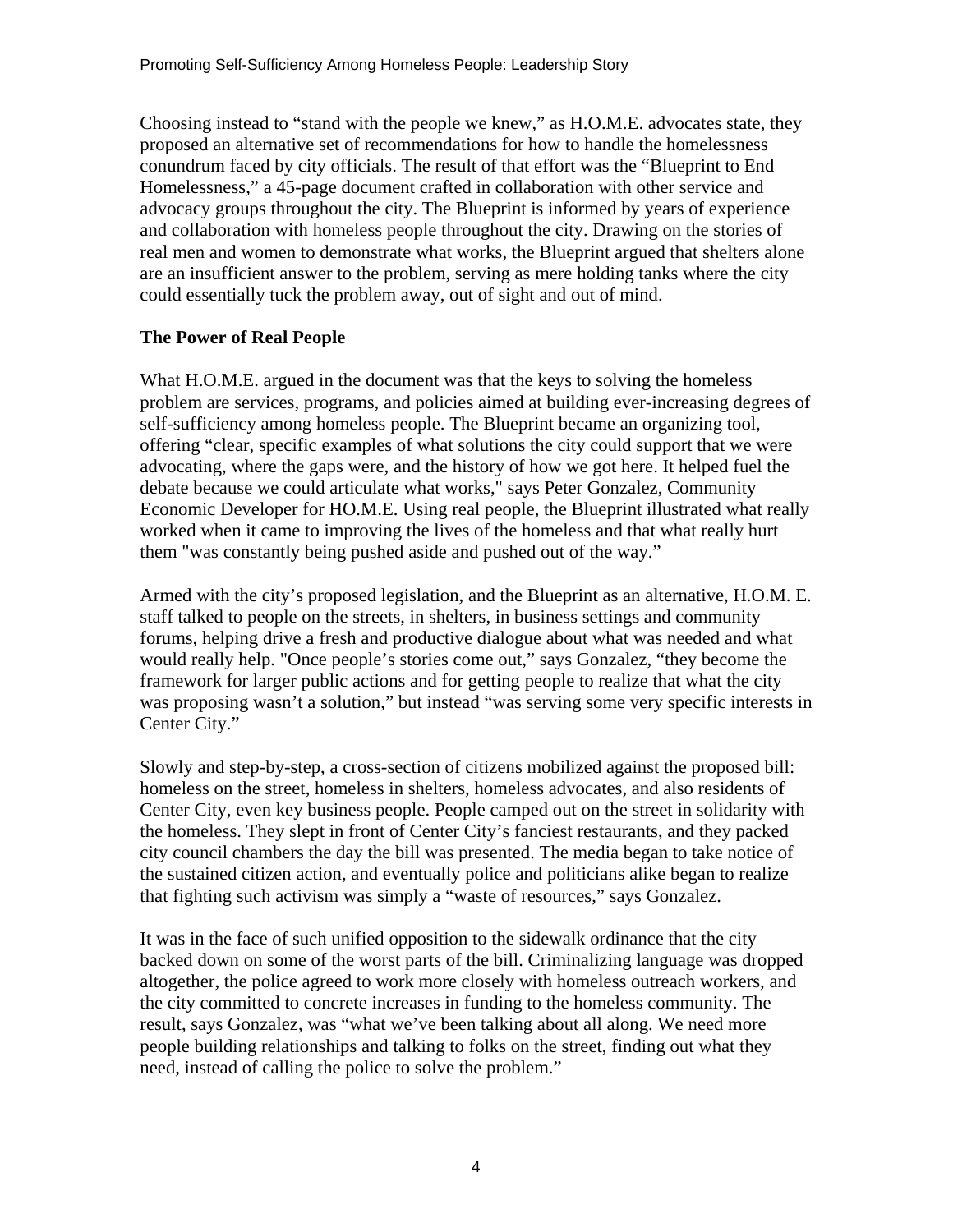These successes were won by the strategic savvy and organizing power of H.O.M.E. and its allies, note advocates. But the strategy and organizing theme was driven by a simple and powerful principle: The fact of each individual's worth and capacity to "be their best selves," whether that individual is homeless, or whether that person is an opponent of the homeless cause and who might, through understanding a homeless person's story, be moved to "do the right thing."

## **"An Admirable Stubbornness"**

The struggle against the sidewalk bill is just one high-visibility and important example of how H.O.M.E. turned its commitment into action, note H.O.M.E. staff and allies. An equally important fight was the organization's five-year struggle to secure "1515," a permanent residential facility for the homeless and mentally ill.

Just a few short blocks away from a gentrified part of town, the 1515 Fairmount project met virulent neighborhood opposition, as well as opposition from the Chair of the City Council, the mayor of Philadelphia, and even the governor. In McConnon's view, it was a classic struggle between the perceived powerless and the clearly powerful. Neighborhood residents and city and state officials used an array of strategies to block H.O.M.E.'s right to secure 1515, including legal action in state courts and delaying tactics aimed at denying H.O.M.E. the necessary funding from the state housing finance agency for the project.

But as intimidating as the power arrayed against the project might have been, H.O.M.E. remained persistent. As one H.O.M.E. board member commented, H.O.M.E. displayed an "admirable stubbornness" in holding its position. Using its own legal advisors, who served pro bono, H.O.M.E. compelled the U.S. Department of Justice to actually file a case in the Federal Court of Appeals on H.O.M.E.'s behalf. This case took advantage of the Federal Fair Housing Act to argue that a neighborhood could not discriminate against the homeless and mentally ill. In winning the case, H.O.M.E. and the Justice Department established a legal precedent with huge national implications.

As with the sidewalk bill, H.O.M.E. used facts to battle stigma. "The people who began to vocally and legally oppose us were saying bad things about the people that were going to be moving here," says Sister Mary, "that these people would be abusing their kids or setting fire to their neighborhood. And if you knew the men and women that were going to be moving there, it was really hurtful to hear that. You understand what discrimination is – at least I thought I did intellectually – but when it becomes personal you think, 'Why would anyone want to deny [someone] a room here?' That motivated everybody to really try to provide a home. At the heart of the struggle, it was really about the men and women that we knew, the people that had really done all the right things, and they deserved a little place to live."

And again, it was the powerful grassroots support that H.O.M.E. was able to mobilize in what it considered to be such a clear and simple just cause that won the day. Citizens across Philadelphia dogged the mayor throughout the debate "Anywhere the mayor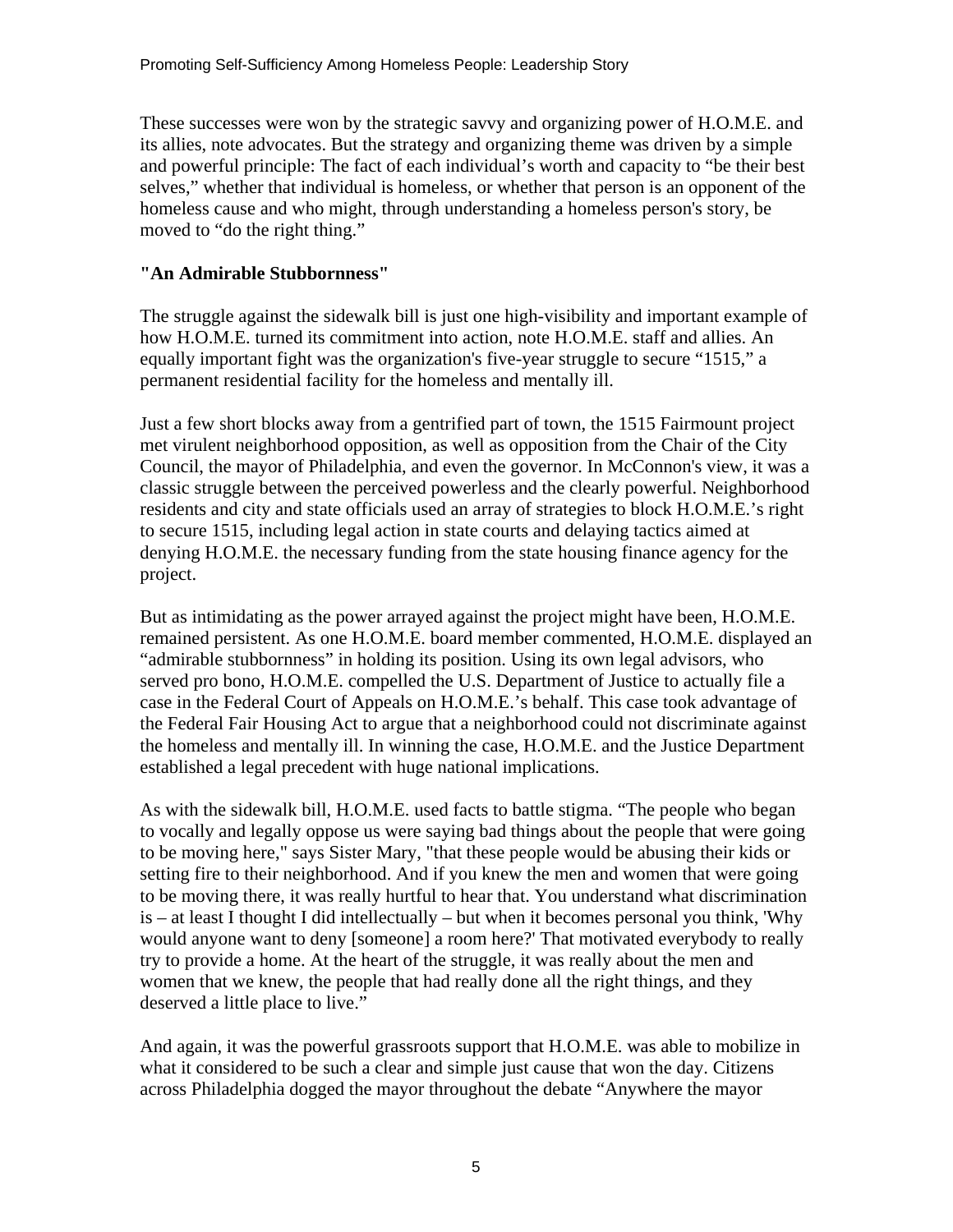went," one board member says, "people were showing up, wearing the T-shirts saying 'Free 1515.'" Adds another board member, "If you live in Philadelphia, all you need to say is '1515,' and you don't have to say anything else. It's like saying in baseball, 'Lefty,' meaning Steve Carlton, or in basketball, 'Michael,' meaning Michael Jordan. It just evokes something. You don't have to say anymore than '1515' and there's a real sense among people who have been in this city that justice prevailed."

In 1994-95, at the end of a four-year legal battle, work began on 1515 Fairmount Avenue, which opened for residents in 1996. It is now home to 48 formerly homeless individuals with a primary diagnosis of chronic mental illness, as well as a Café and Catering business and Thrift Store, which provide employment experience for residents and community members.

## **Upholding Dignity**

Holding fast to principle and using that principle to guide strategy and sustain commitment has made H.O.M.E. a power to be reckoned with in Philadelphia, say those who have followed the organization's action and progress. But it would be dishonest to say that holding on to principle is always easy, say H.O.M.E. activists. In the case of the sidewalk ordinance and 1515, H.O.M.E. was painfully aware that in taking the stances it took, it risked alienating critical political allies and losing much needed funding for the homeless community. The key, says Sister Mary, was to "continue our relationships with people on the street and uphold that dignity and never give in. And to be honest, that wasn't always an easy decision."